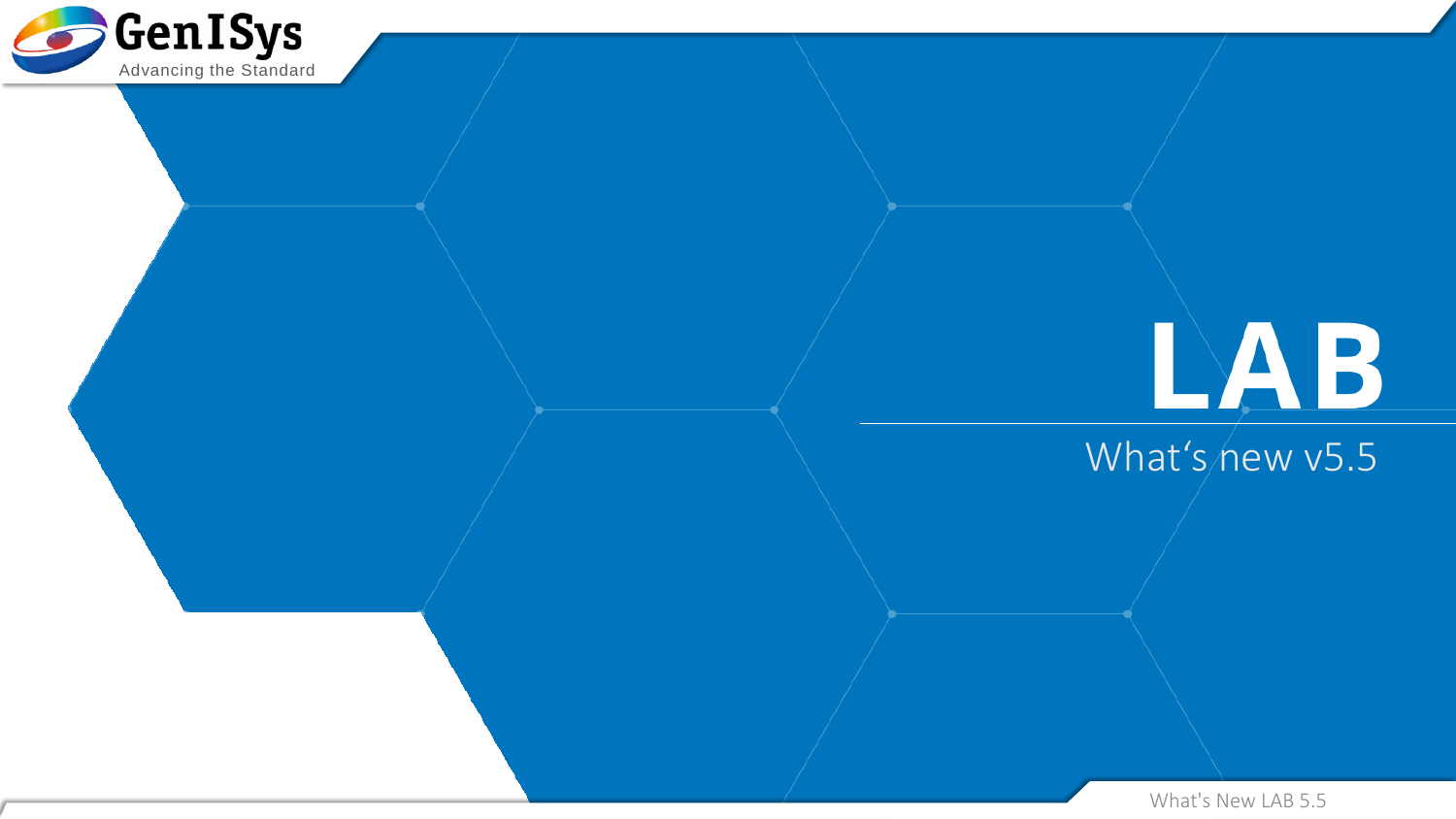

# **Etching**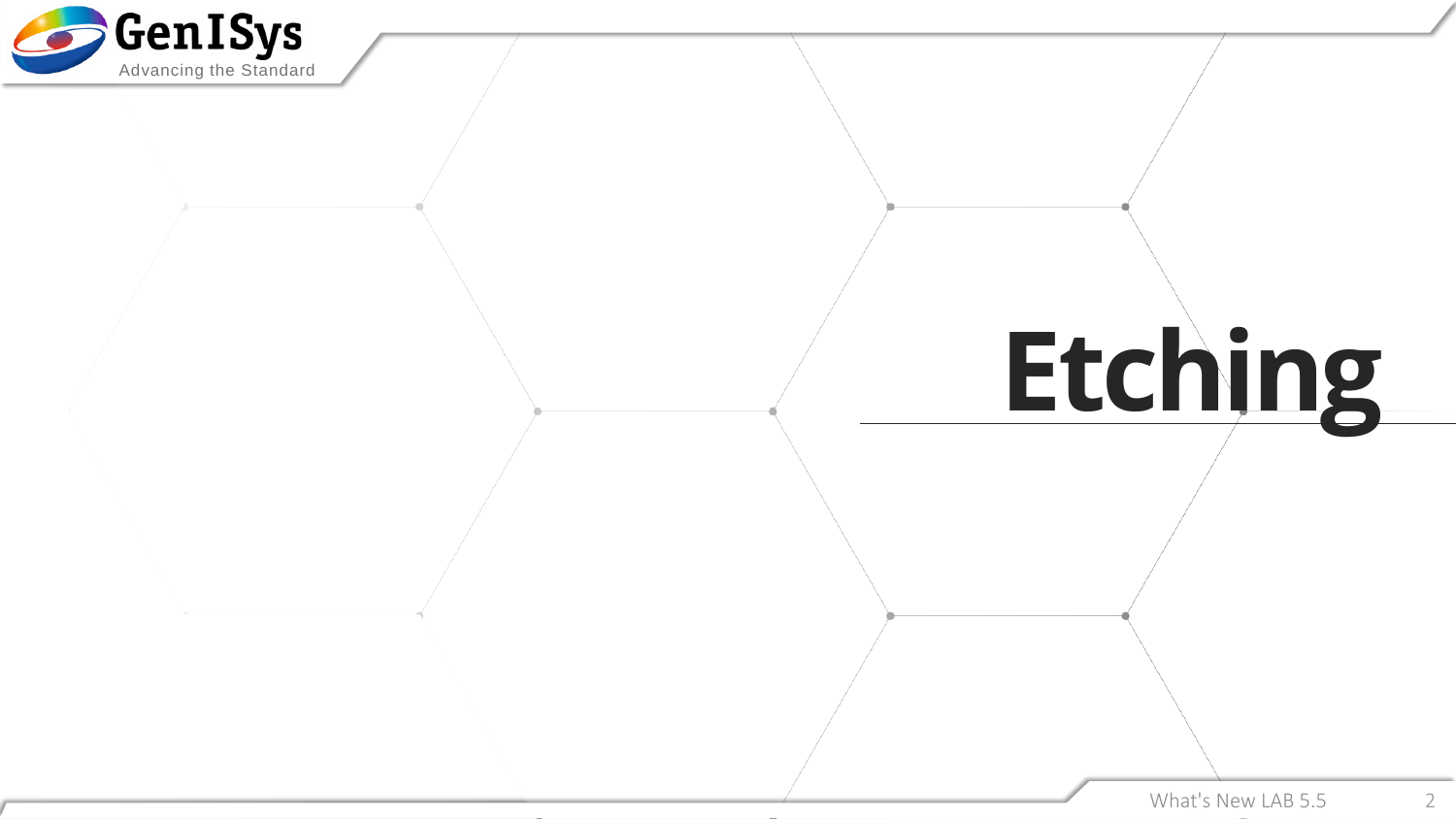

# New Etching Model

A new etching model has been implemented to enhance etching simulation.

- The new model is based on the published paper: *Etch Simulations for Lithography Engineers by Robert Jones, etc. Optical Microlithography XV, SPIE Vol. 4691, pp. 1232-1242.*
- The etching parameters can be calibrated using the Calibration Module.





A73312

Si-crystalline

| <i>stehine</i> |  |
|----------------|--|
|                |  |
|                |  |

| <b>Etch Settings</b>                                  |                                             |                    |          |  |  |  |  |  |  |
|-------------------------------------------------------|---------------------------------------------|--------------------|----------|--|--|--|--|--|--|
| General                                               | <b>Result Settings</b><br>Label/Comment     |                    |          |  |  |  |  |  |  |
| Database Parameters<br>Process etch1<br>Etch time [s] | Load Parameters from Database<br>350.000000 |                    |          |  |  |  |  |  |  |
| Material                                              | Horizontal<br>[nm/s]                        | Vertical<br>[nm/s] | Faceting |  |  |  |  |  |  |
| AZ3312                                                | 0.081178                                    | 1.362070           | 0.356997 |  |  |  |  |  |  |
| Si-crystalline                                        | $-0.081907$                                 | 4.871520           | 0.006032 |  |  |  |  |  |  |
|                                                       |                                             |                    |          |  |  |  |  |  |  |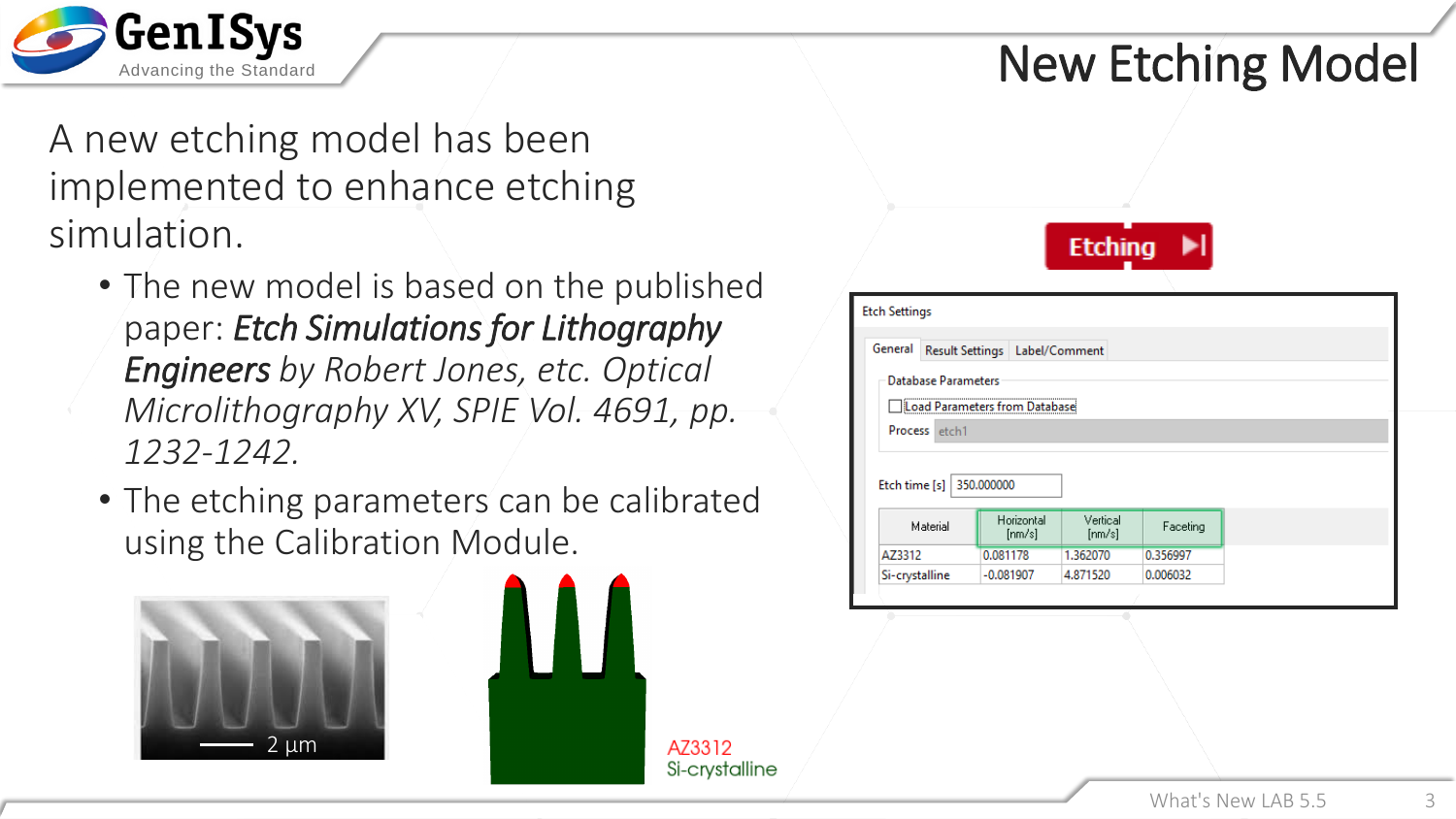

# Etching Calibration

#### An etching process calibration is now available within the Calibration Module.

• The calibration is based on cross section CD measurements taken at different heights before and after the etching process.



|                                     | Calibration                    |   |
|-------------------------------------|--------------------------------|---|
| <b>Calibration Selection Dialog</b> |                                | × |
|                                     | ◯ Resist Development ( Etching |   |
| <b>Etch Process</b>                 | etch1                          |   |
|                                     |                                |   |
|                                     |                                |   |
|                                     |                                |   |
|                                     |                                |   |
|                                     |                                |   |
|                                     |                                |   |
|                                     |                                |   |
|                                     |                                |   |
| Next                                | Cancel<br>Help                 |   |
|                                     |                                |   |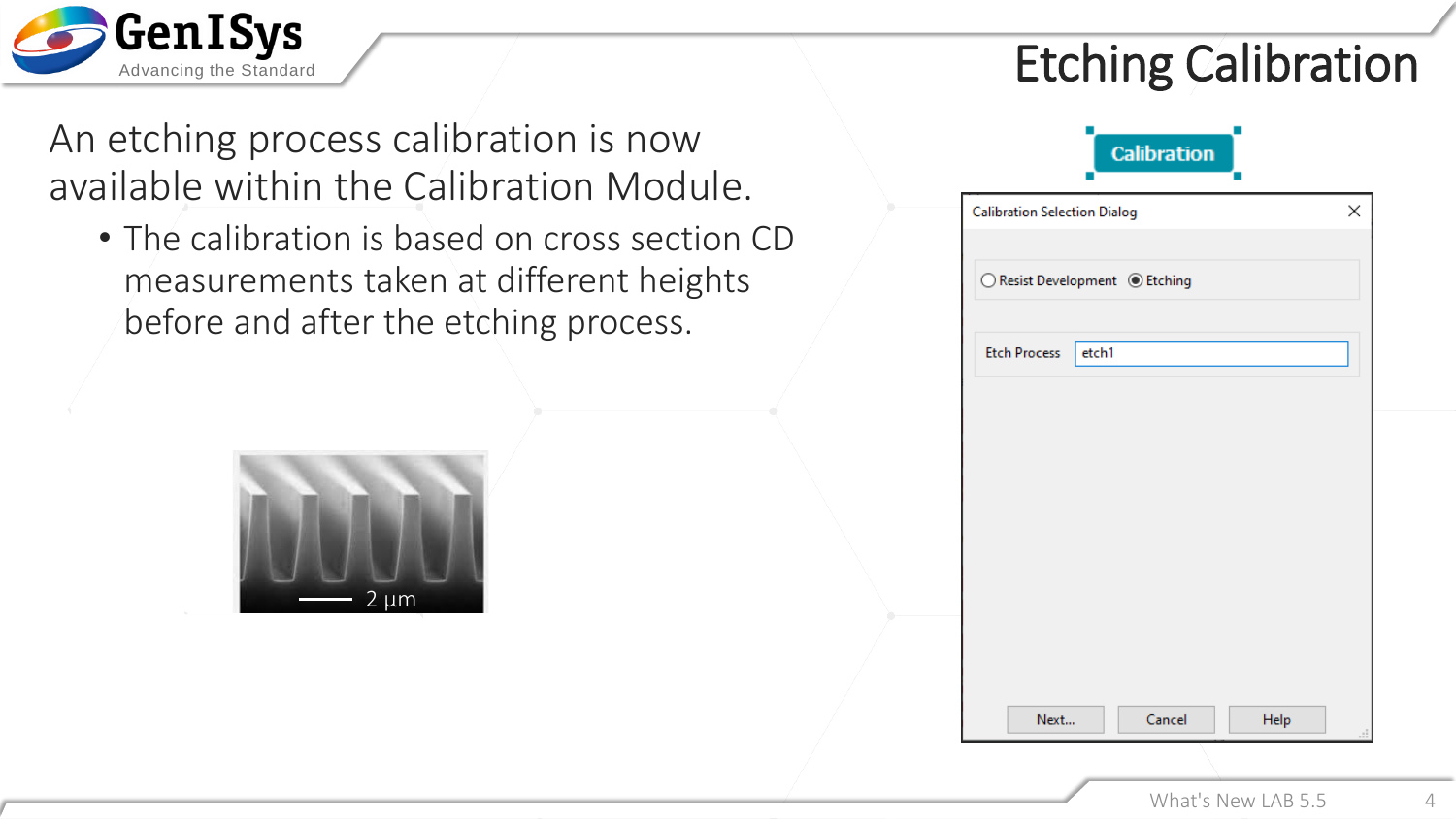

# Etching Calibration Setup

#### Stack definition

| <b>Resist Calibration</b> |                           | <b>Etch Settings</b>               |                                                                                                                                                                     |                   |                      |                    |          | ×         |
|---------------------------|---------------------------|------------------------------------|---------------------------------------------------------------------------------------------------------------------------------------------------------------------|-------------------|----------------------|--------------------|----------|-----------|
|                           | Settings Label/Comment    |                                    | General Result Settings Label/Comment                                                                                                                               |                   |                      |                    |          |           |
| Settings                  |                           | Etch time $[s]$ 700                |                                                                                                                                                                     |                   |                      |                    |          |           |
|                           | Stack                     | Type                               | Material                                                                                                                                                            | Thickness<br>[um] | Horizontal<br>[mm/s] | Vertical<br>[mm/s] | Faceting | $\ddot{}$ |
|                           | Optimizer                 | Resist                             | AZ3312                                                                                                                                                              |                   | %rh%                 | % <sub>N</sub>     | %rf%     | ٠         |
|                           |                           | Layer                              | Si-crystalline                                                                                                                                                      | 4                 | %lh%                 | %lv%               | %If%     |           |
|                           | Calibration<br><b>Run</b> |                                    |                                                                                                                                                                     |                   |                      |                    |          |           |
|                           | Result View               | 1. Each material has horizontal an |                                                                                                                                                                     |                   |                      |                    |          |           |
|                           | Save Material             |                                    | $r_{0}$ $\leftrightarrow$ $r_{0}$ $\leftrightarrow$ $r_{0}$ $\leftrightarrow$ $r_{0}$ $\leftrightarrow$ $r_{0}$ $\leftrightarrow$ $r_{0}$ $\leftrightarrow$ $r_{0}$ |                   |                      |                    |          |           |

- nd vertical etching rates and a faceting parameter to describe the etching process
- 2.Variable is defined by a % symbol.
- 3.All the materials involved are defined in the stack.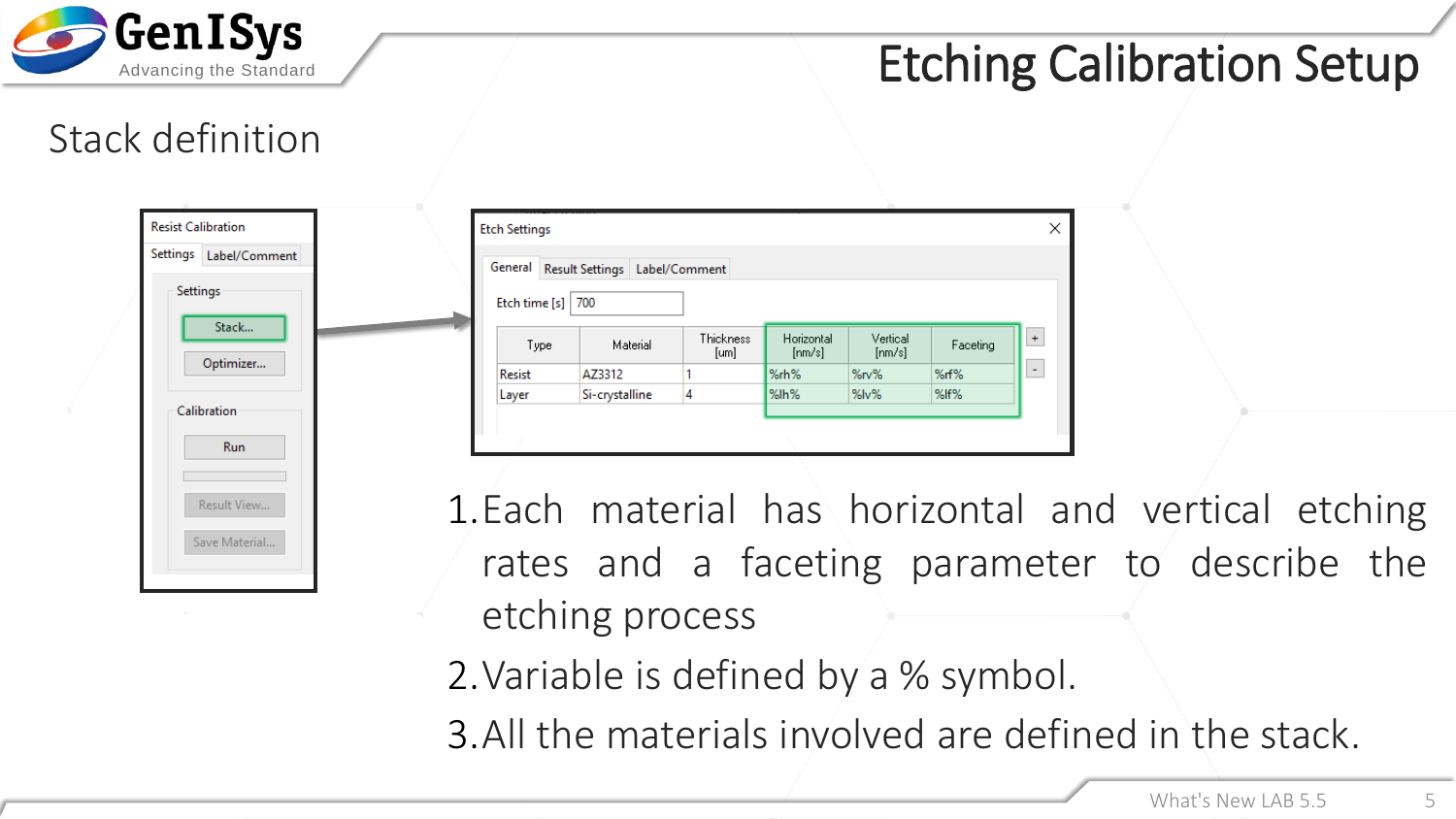

## Etching Calibration Setup

#### Cross section definition

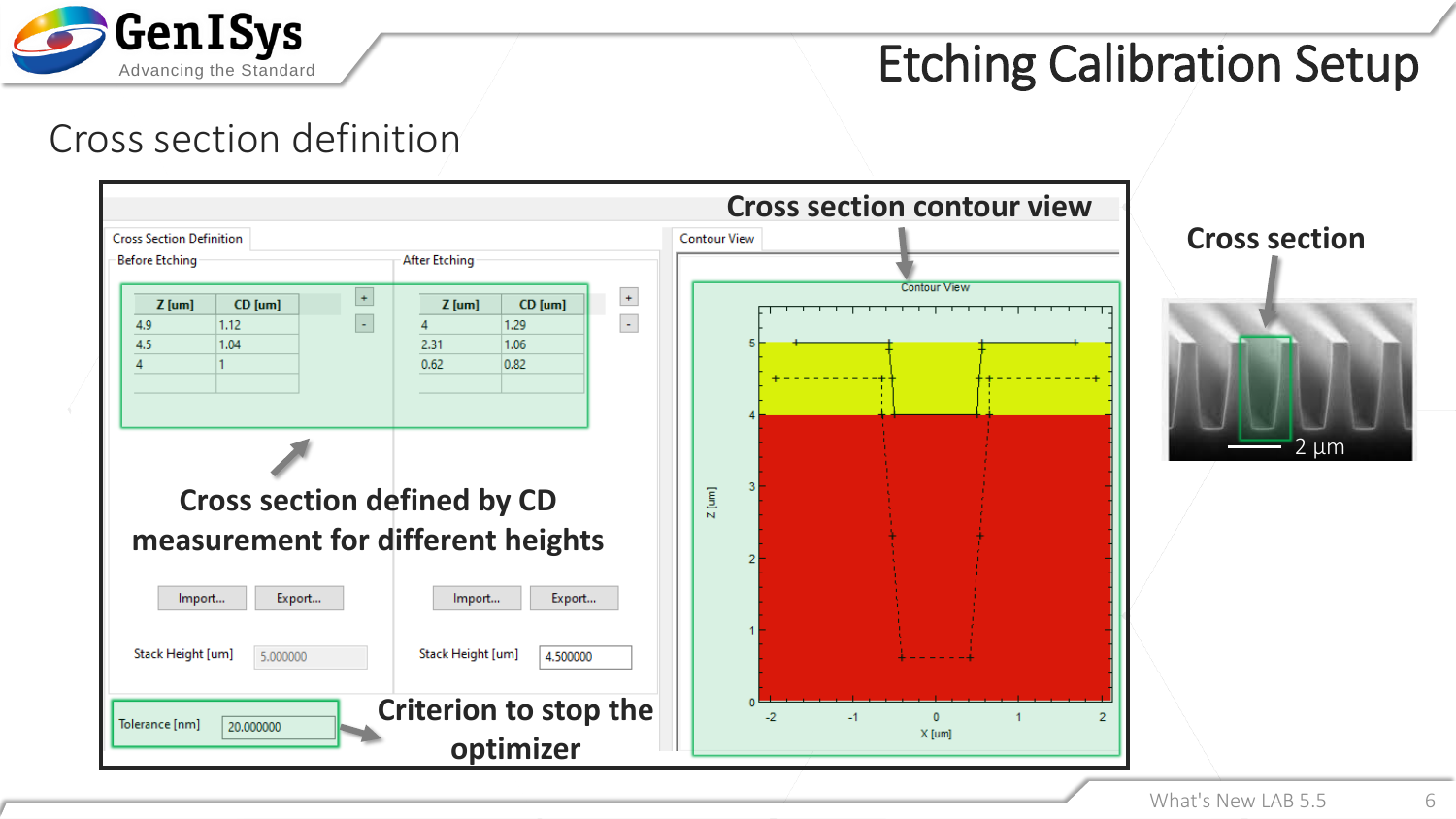

# Etching Calibration Setup

#### Variable definition in optimizer

| <b>Resist Calibration</b> |                        |
|---------------------------|------------------------|
|                           | Settings Label/Comment |
| Settings                  |                        |
|                           | Stack                  |
|                           | Optimizer              |
|                           | Calibration            |
|                           | Run                    |
|                           |                        |
|                           | Result View            |
|                           | Save Material          |
|                           |                        |

| Optimizer      |                   |                          |             |          | × |
|----------------|-------------------|--------------------------|-------------|----------|---|
|                | Parameter         | Advanced   Label/Comment |             |          |   |
|                | √ Automatic Rates |                          |             |          |   |
|                | Variable          | Start                    | Lower       | Upper    |   |
| %lf%           |                   | 1.000000                 | 0.000000    | 1.500000 |   |
| $%$ lh%        |                   | 1.000000                 | $-0.175714$ | 1.757143 |   |
| $%$ lv $%$     |                   | 1.000000                 | 4.345714    | 5.311429 |   |
| %rf%           |                   | 1.000000                 | 0.000000    | 1.500000 |   |
| $%$ rh $%$     |                   | 1.000000                 | $-0.276429$ | 2.764286 |   |
| % <sub>N</sub> |                   | 1.000000                 | 0.642857    | 0.785714 |   |
|                |                   |                          |             |          |   |
|                |                   |                          |             |          |   |
|                |                   |                          |             |          |   |
|                |                   |                          |             |          |   |
|                |                   |                          |             |          |   |
|                | Delete Row        | Import                   | Export      |          |   |
|                |                   |                          |             |          |   |
|                |                   | ок                       | Cancel      | Help     |   |
|                |                   |                          |             |          |   |

**Variable range can be automatically or manually set by user.**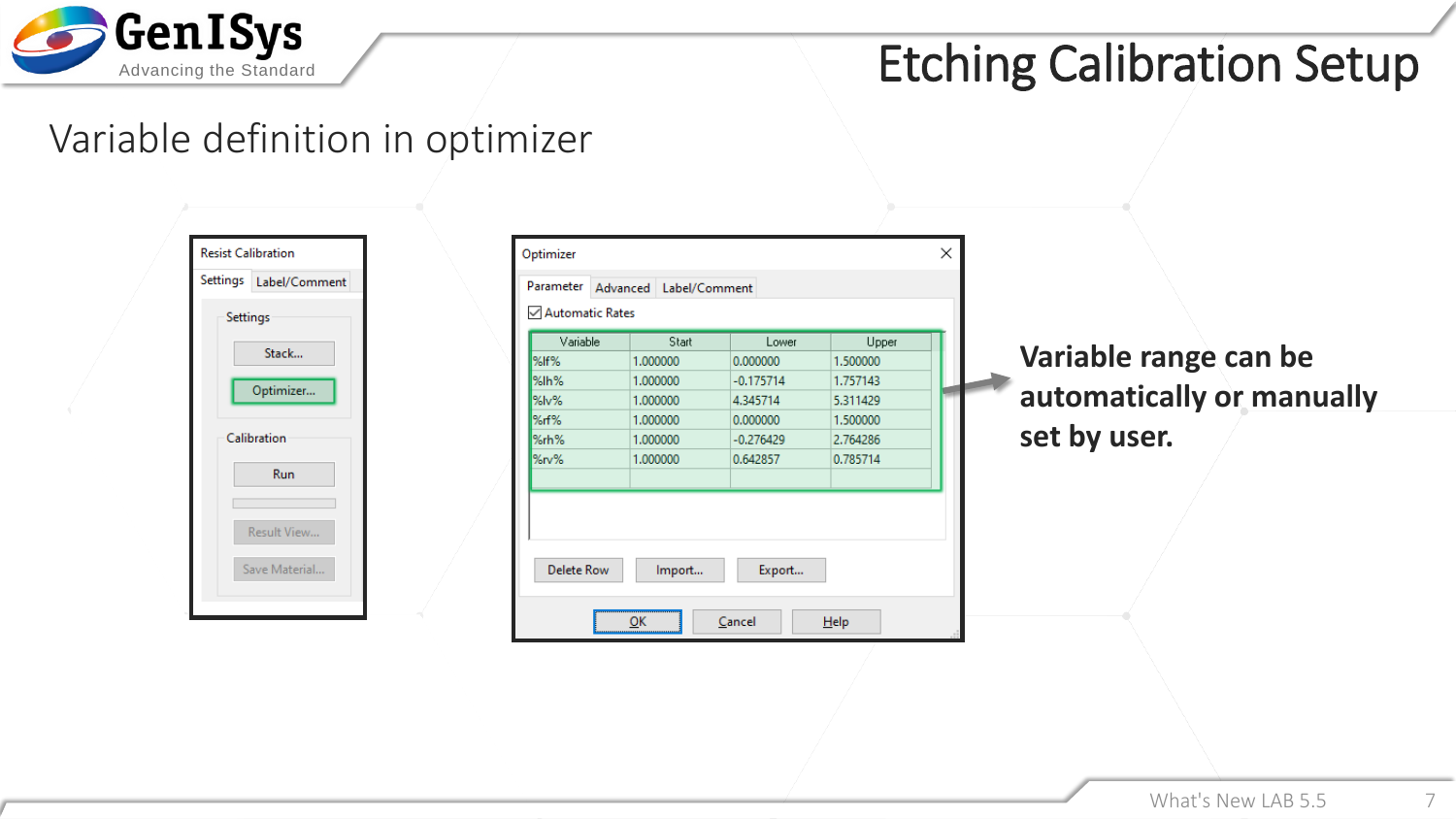

# Etching Calibration Process

#### Run the calibration

• Grey dotted line in contour view shows the simulated contour to compare with the target.



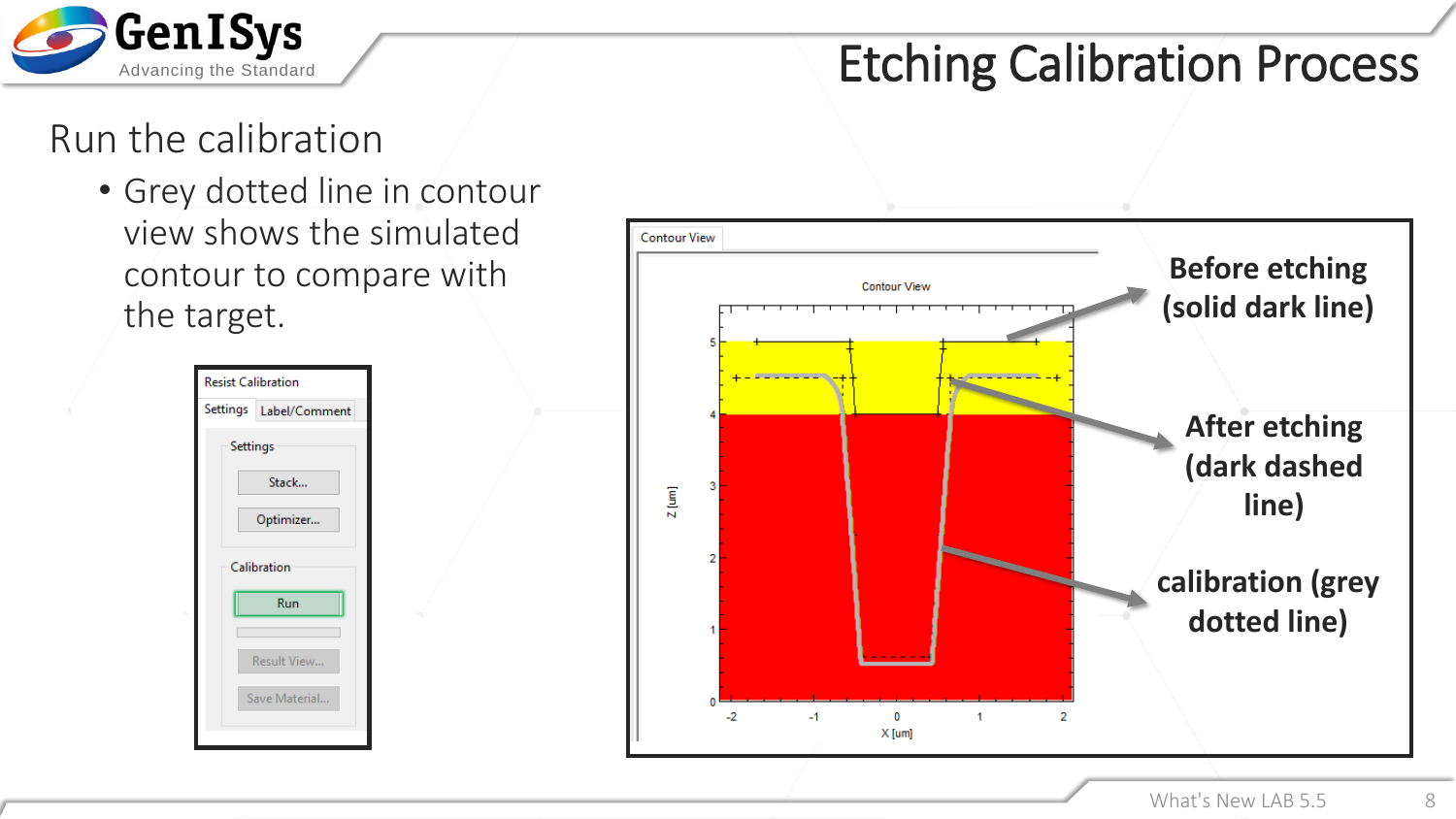

## Etching Calibration Process

#### Check the details of the calibration result

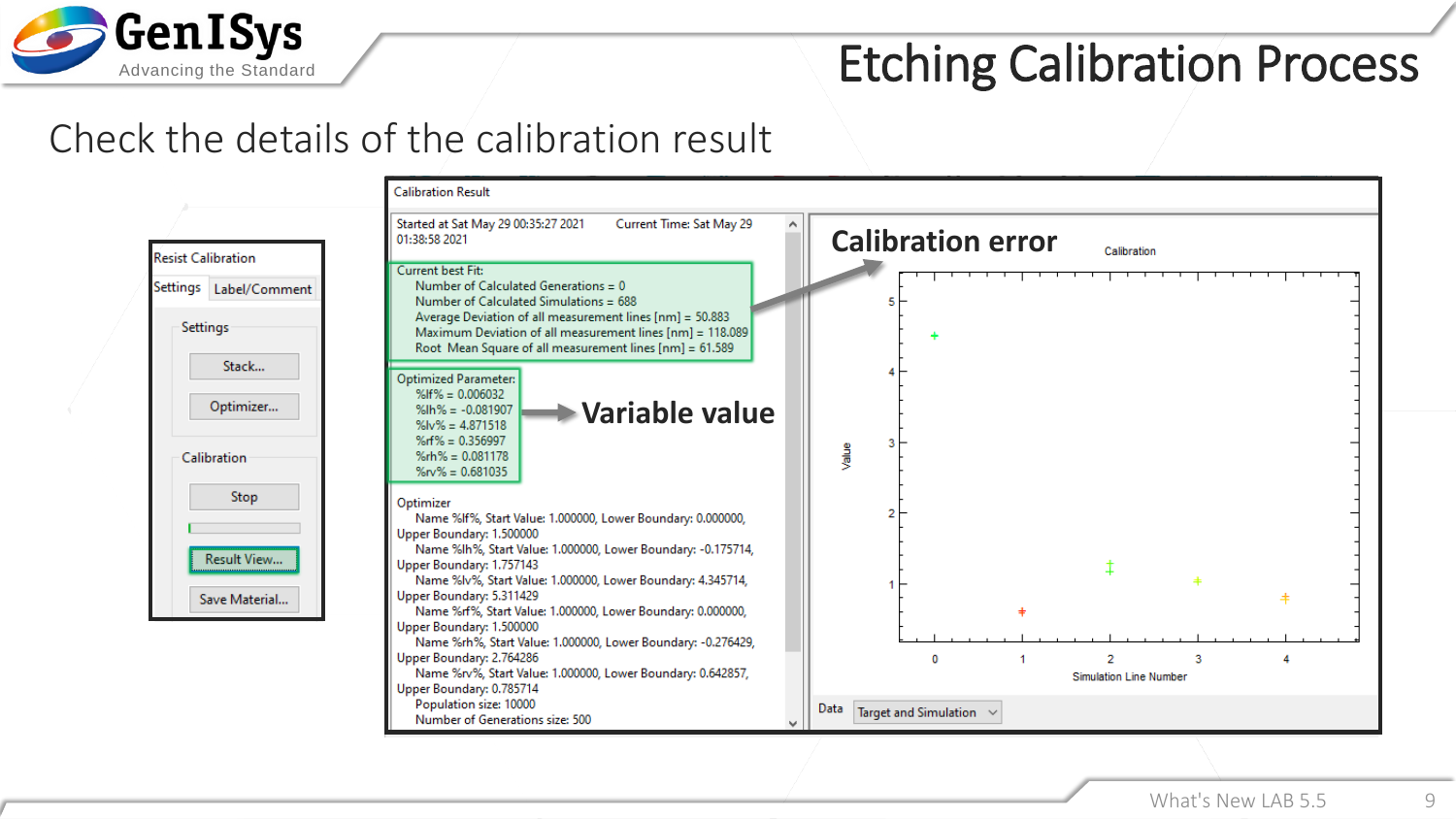

## Save Etching Parameters

#### Save calibrated etching process in the database



| <b>ARC</b><br>Layer                          | <b>Resist</b> |                  |             |                     |        |        |
|----------------------------------------------|---------------|------------------|-------------|---------------------|--------|--------|
| Name                                         |               | Exposure         | Directory   | Comment             |        |        |
| AZ1518                                       |               | Proximity        | GenlSys     | <b>Positive DNO</b> |        |        |
| AZ3312                                       |               | Projection       | <b>User</b> | Positive DNO        |        |        |
| AZ4620                                       |               | Proximity        | GenlSys     | <b>Positive DNO</b> |        |        |
| AZ4620_2                                     |               | Projection       | <b>User</b> | <b>Positive DNO</b> |        |        |
| AZ5510                                       |               | Projection       | GenlSys     | Negative CAR        |        |        |
| AZ6612                                       |               | Proximity        | GenlSys     | Positive DNO        |        |        |
| A76624                                       |               | <b>Provimity</b> | GenlSvc     | Positive DNO        |        |        |
| Add                                          | Copy          | Remove           |             | Edit                | Export | Import |
| Optical Development Etching<br>Default etch1 | test1         | Comments         |             |                     |        |        |
| Etching time [s]                             |               | 700.000000       |             |                     |        |        |
| Vertical rate [nm/s]                         |               | 0.650993         |             |                     |        |        |
| Horizontal rate [nm/s]                       |               | 0.175929         |             |                     |        |        |
| Faceting                                     |               | 0.684878         |             |                     |        |        |

hing **parameters are rad with the process name**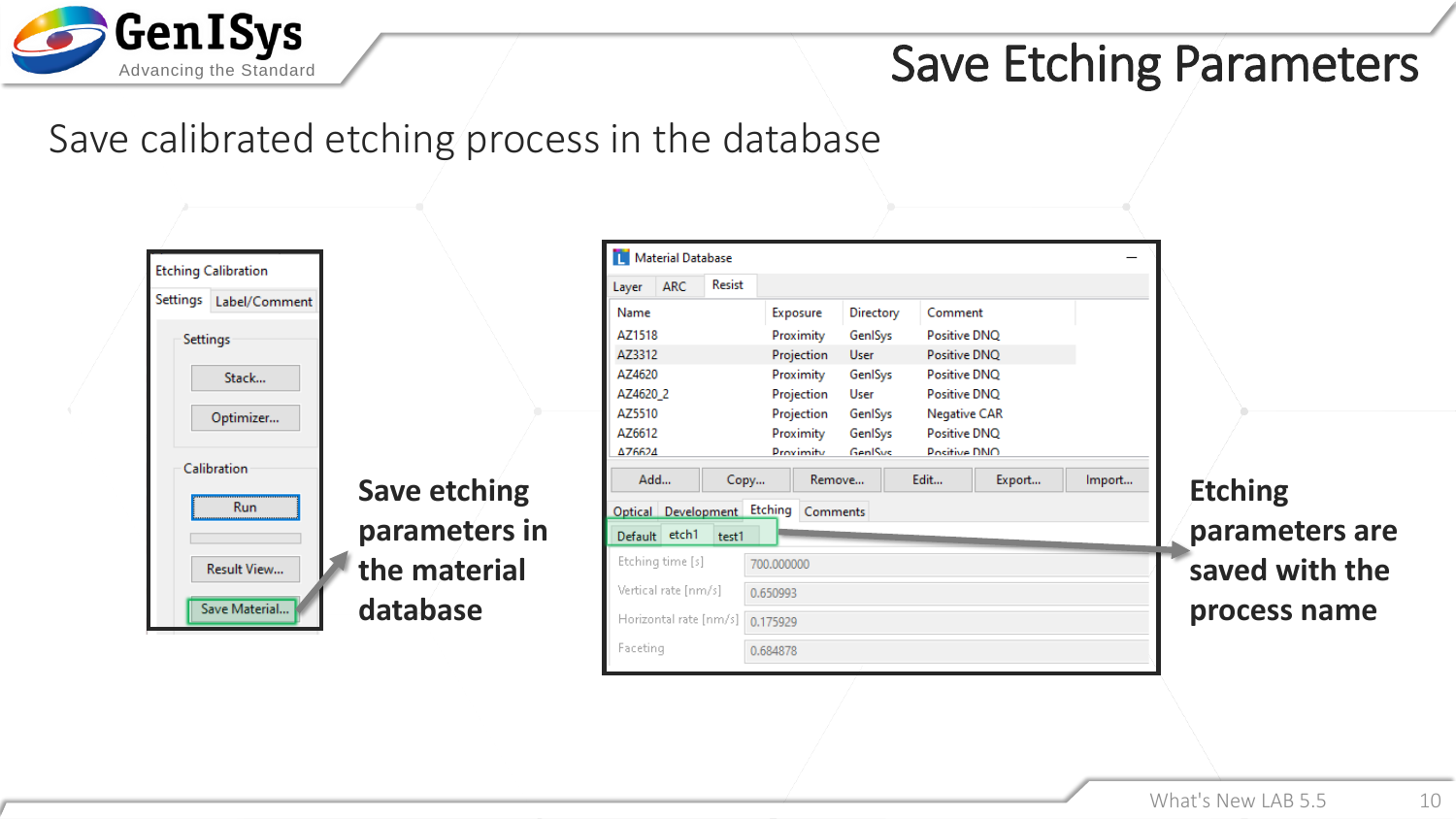

# Etching Simulation

#### Load etching parameters from the database





M

1µm

| General  <br>Result Settings   Label/Comment     |                             |                    |          |  |  |  |  |  |
|--------------------------------------------------|-----------------------------|--------------------|----------|--|--|--|--|--|
| <b>Database Parameters</b>                       |                             |                    |          |  |  |  |  |  |
|                                                  |                             |                    |          |  |  |  |  |  |
| ○ Load Parameters from Database<br>Process etch1 |                             |                    |          |  |  |  |  |  |
| 700.000000<br>Etch time [s]                      |                             |                    |          |  |  |  |  |  |
|                                                  |                             |                    |          |  |  |  |  |  |
| Material                                         | <b>Horizontal</b><br>[nm/s] | Vertical<br>[nm/s] | Faceting |  |  |  |  |  |
| AZ3312                                           | 0.175929                    | 0.650993           | 0.684878 |  |  |  |  |  |

**Load etching parameters from database**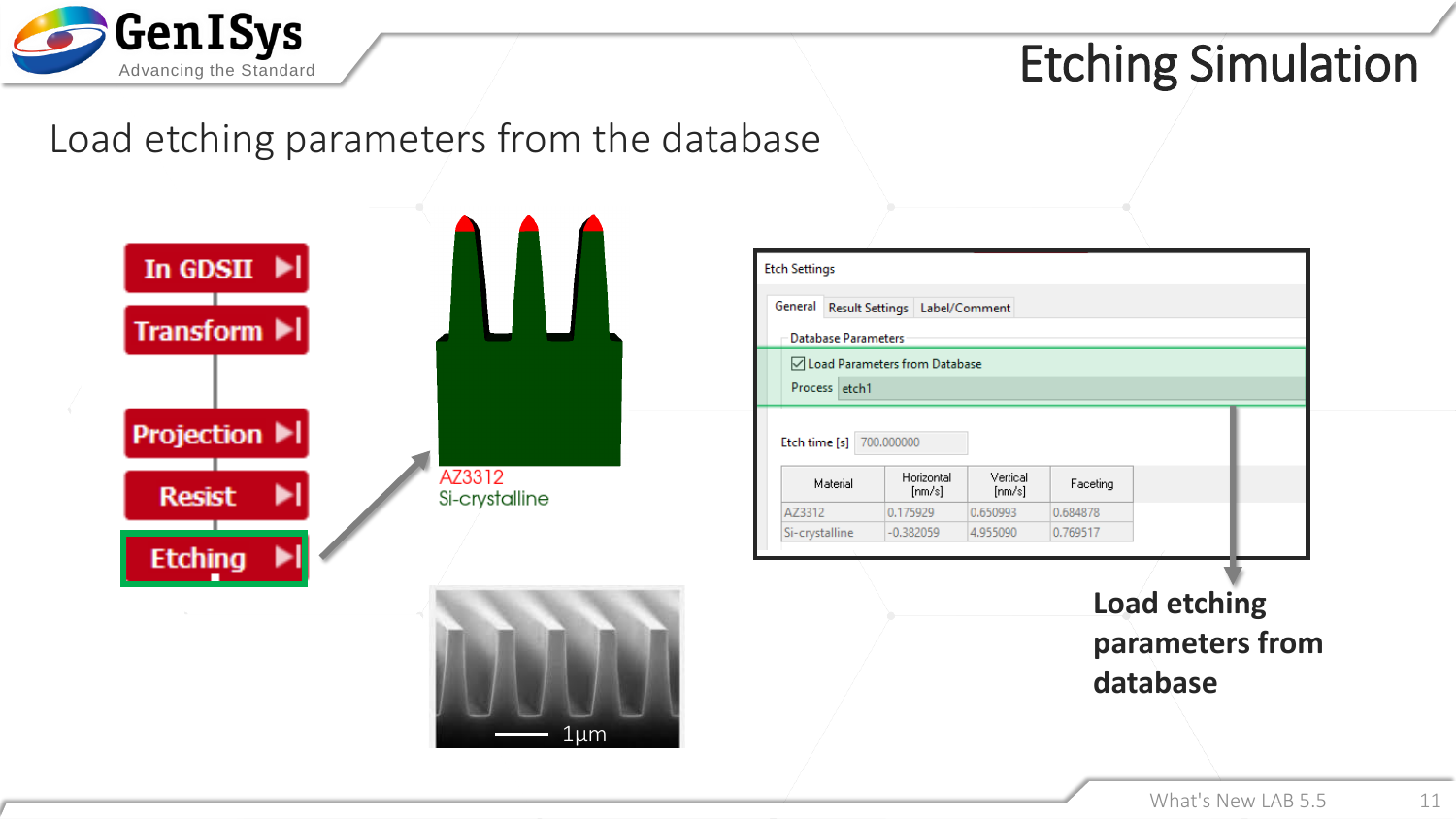

# **Projection module**

Focus Drill Exposure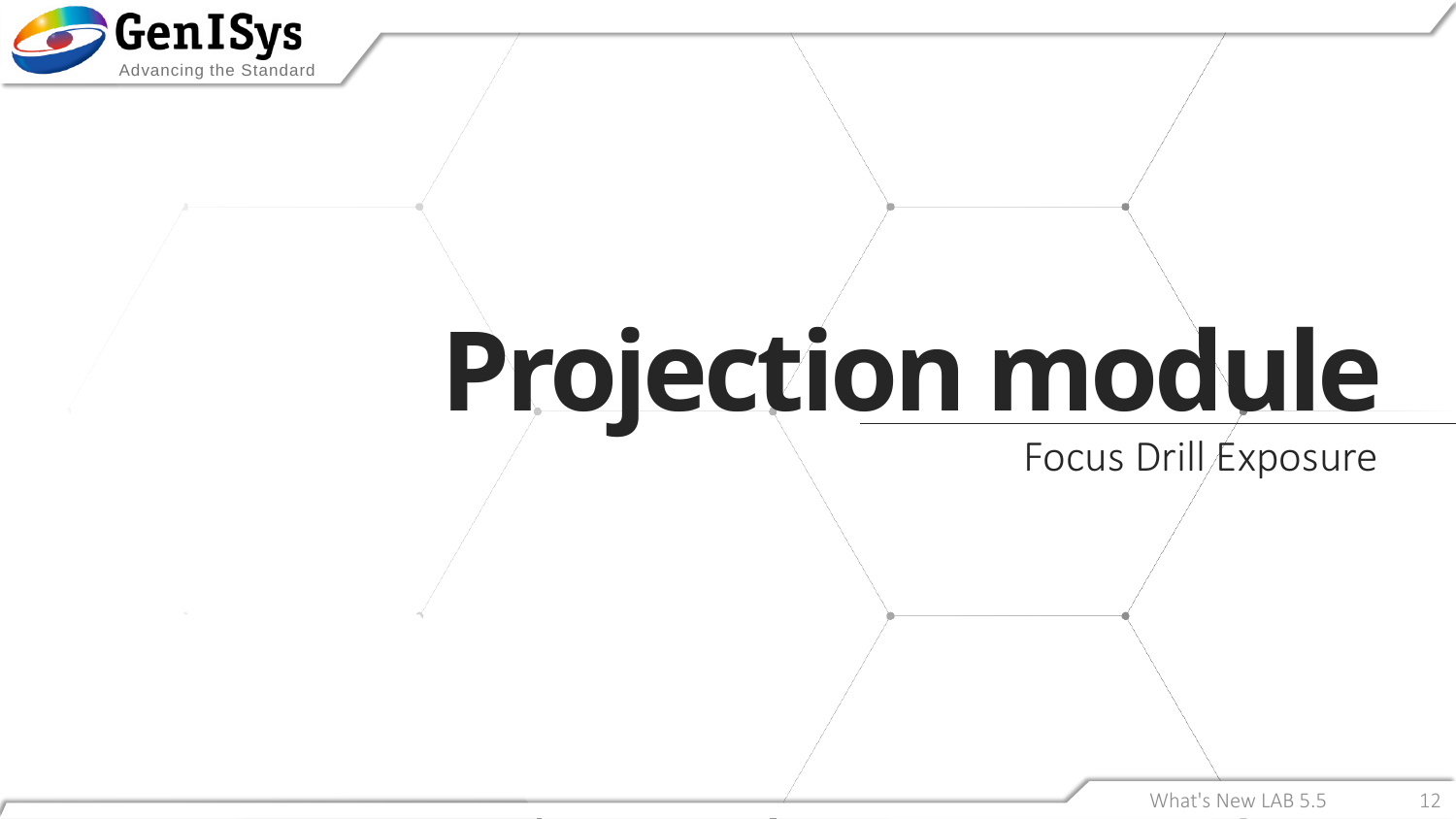

Focus Drill



The exposure is performed over a defined focus range stepped by a defined number of exposure steps. The overall exposure dose is equal to the user assigned value (Exposure Dose).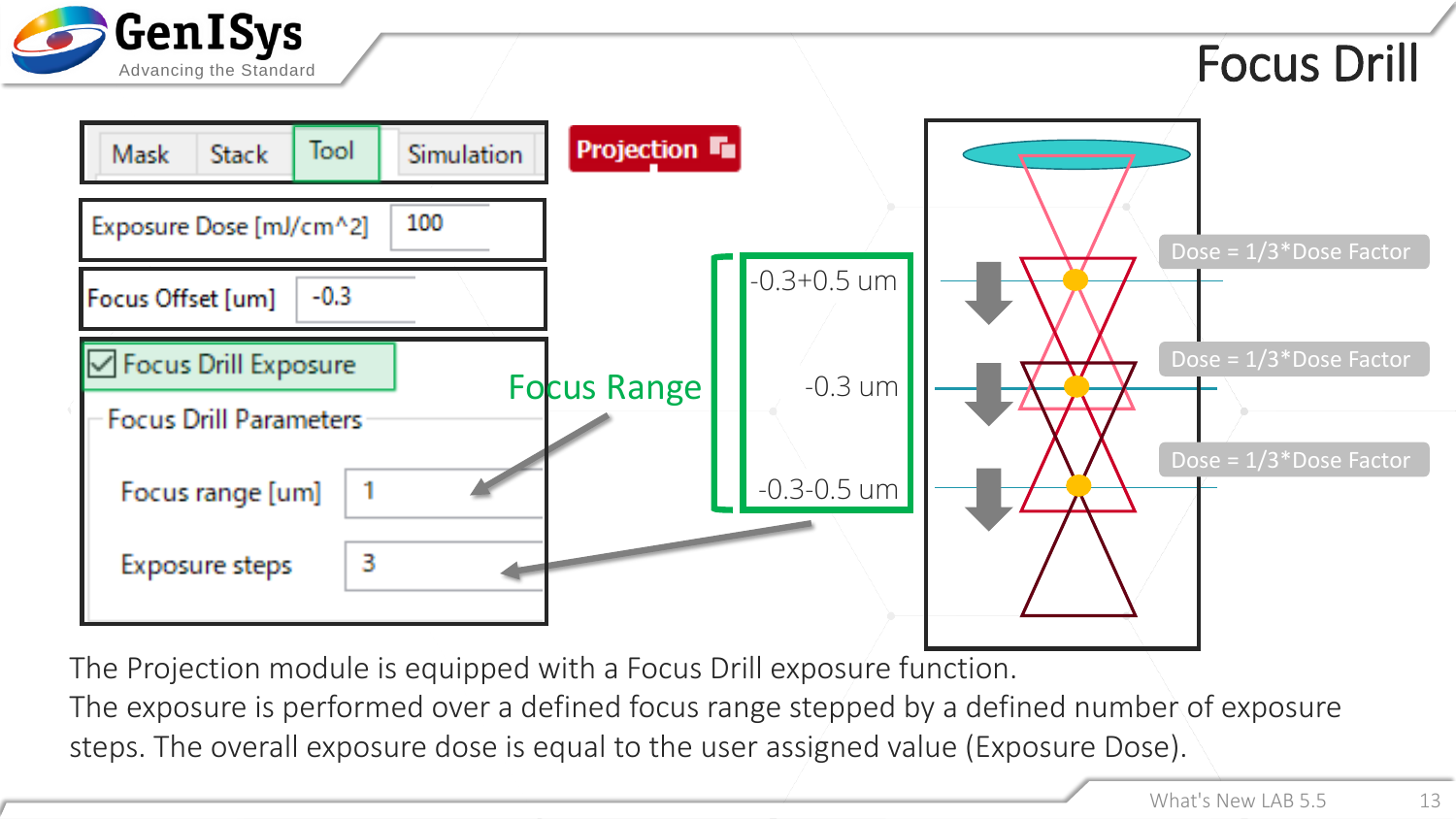

### Focus Drill - Process window



Focus Drill function is compatible with Focus Exposure Matrix (FEM) analysis.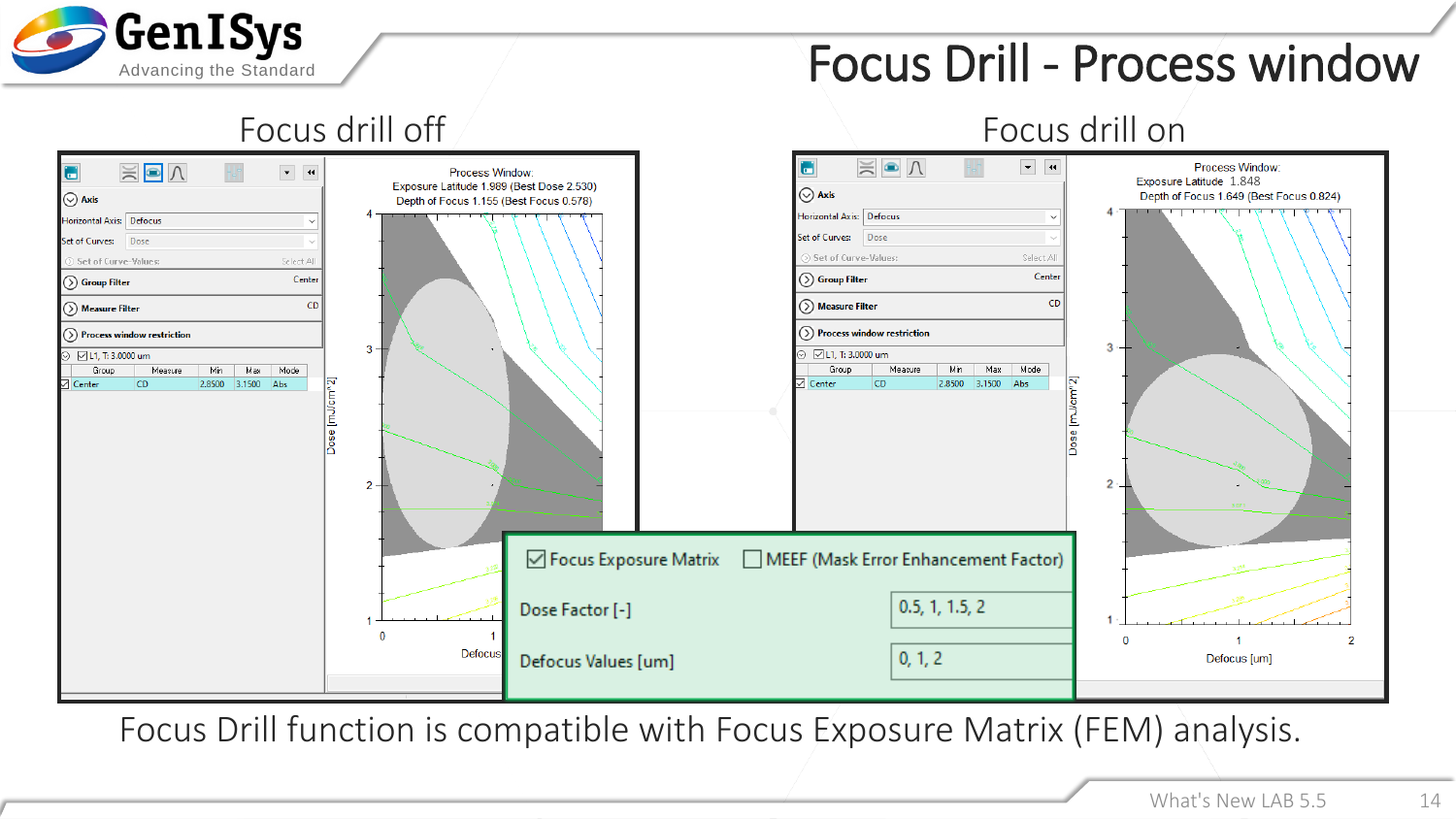

# **Other Modules**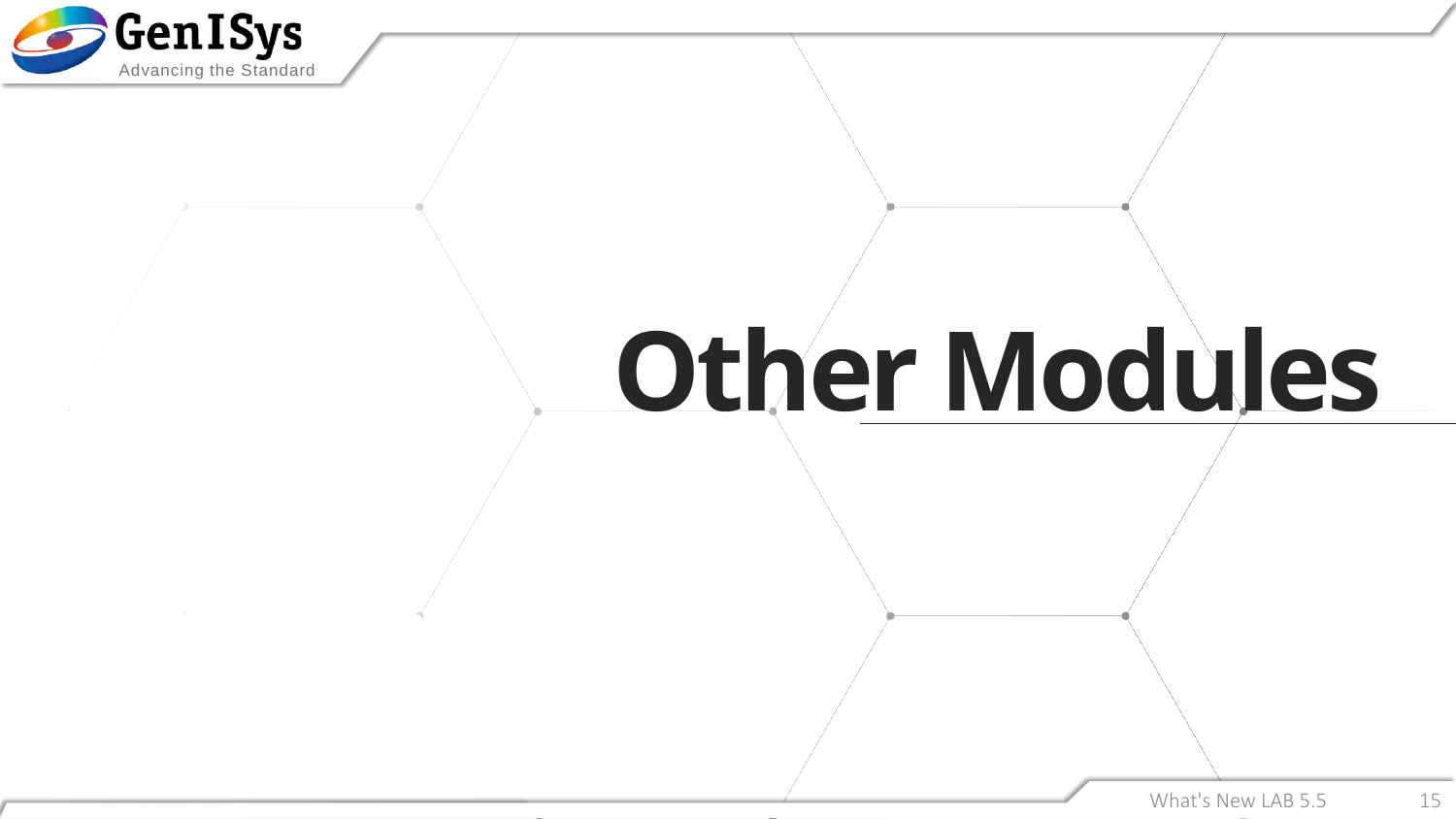

### New Material in Database



• New material added in the database based on contrast curve calibration:

| <b>Resist</b> | <b>Thicknss</b> | <b>Exposure Type</b> |
|---------------|-----------------|----------------------|
| AZMIR701      | $\sim$ 1µm      | Laser and Projection |
| SPR2203.0     | $\sim$ 3 µm     | Laser and Projection |
| SU8 2005      | $\sim$ 4 µm     | Laser and Projection |

• The source calibration flow is attached in the comments panel of the resist file.

|           | Material Database |                              |                   |           |                        |                                                                                                                          |        | × |
|-----------|-------------------|------------------------------|-------------------|-----------|------------------------|--------------------------------------------------------------------------------------------------------------------------|--------|---|
| Layer     | <b>ARC</b>        | Resist                       |                   |           |                        |                                                                                                                          |        |   |
| Name      |                   |                              | Exposure          | Directory | Comment                |                                                                                                                          |        | ́ |
| ResistA   |                   |                              | Projection        | User      | <b>Positive DNO</b>    |                                                                                                                          |        |   |
| S1813     |                   |                              | Projection        | User      | Positive DNO           |                                                                                                                          |        |   |
| SPR220_3  |                   |                              | <b>Projection</b> | GenlSys   | Positive DNQ           |                                                                                                                          |        |   |
| SPR220_3  |                   |                              | Laser             | GenlSys   | <b>Positive DNO</b>    |                                                                                                                          |        |   |
| SU8_2005  |                   |                              | Projection        | GenlSys   | <b>Negative Resist</b> |                                                                                                                          |        |   |
| SU8_2005  |                   |                              | Laser             | GenlSys   | <b>Negative Resist</b> |                                                                                                                          |        |   |
| TDUR POR6 |                   |                              | <b>Projection</b> | GenlSvs   | <b>Positive CAR</b>    |                                                                                                                          |        |   |
| Add       |                   | Copy                         | Remove            |           | Edit                   | Export                                                                                                                   | Import |   |
| Optical   |                   | Development Etching Comments |                   |           |                        |                                                                                                                          |        |   |
|           |                   | Use Post Apply Bake Model    |                   |           |                        |                                                                                                                          |        |   |
|           |                   |                              |                   |           |                        | Wavelength [nm]   n unbleached   n bleached   Dill A [um^-1]   Dill B [um^-1]   Dill C Abs [cm^2/mJ]   Dill C Rate [cm^; |        |   |
| 365,0000  |                   | 1.6994                       | 1.6963            | 0.5498    | 0.0720                 | 0.0220                                                                                                                   | 0.0220 |   |
|           |                   |                              |                   |           |                        |                                                                                                                          |        |   |
|           |                   |                              |                   |           |                        |                                                                                                                          |        |   |

rg i

Detach

M

Results

Flow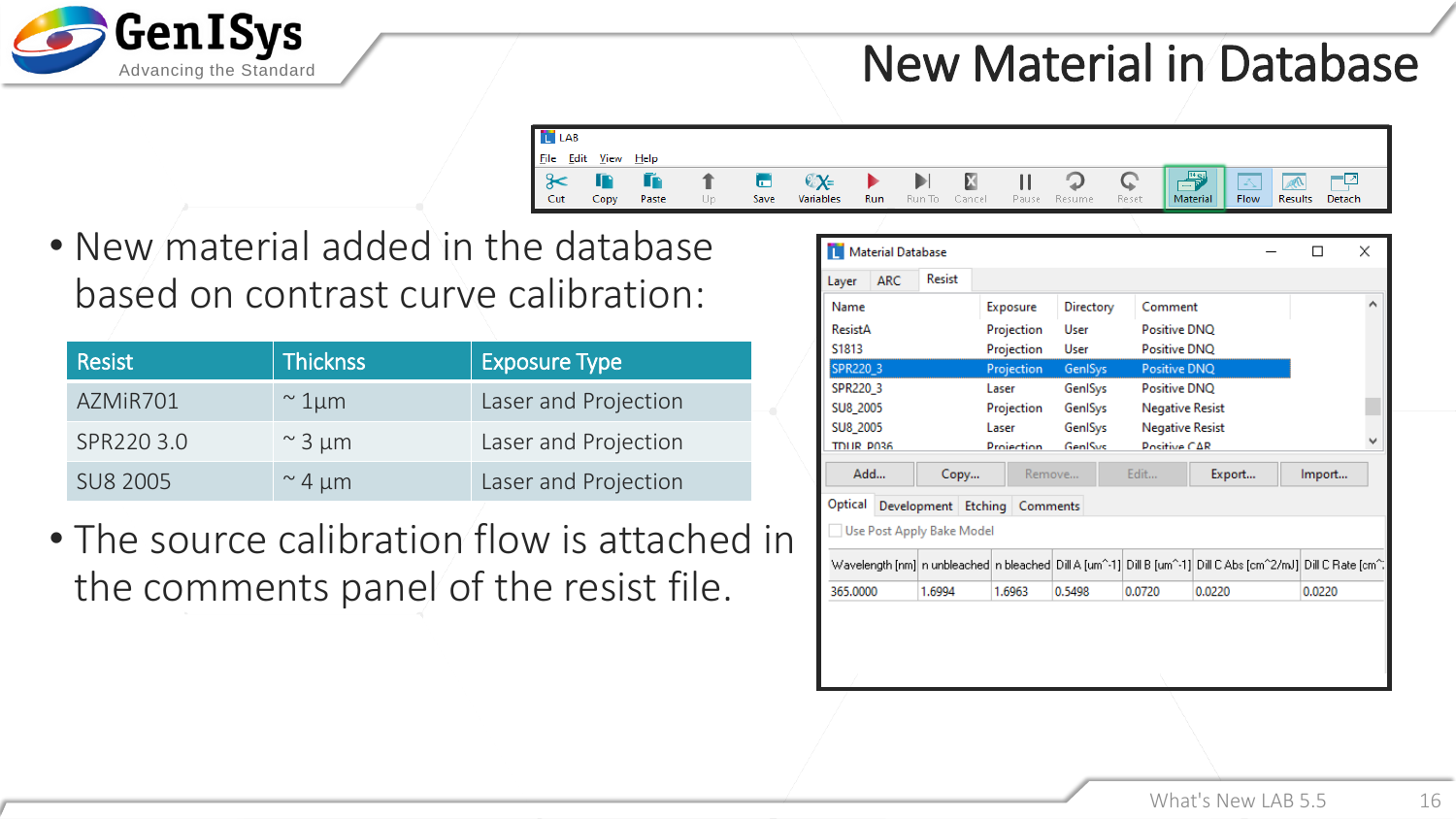

### Position Dependent Bias

The BIAS can now be used with locally different biasing values depending on the location on a substrate.

The main idea is to compensate for non-uniform process effects across a larger area.

Input for the data can come from an automated measurement (via Import) or can be manually entered.

| <b>Bias</b>             |                                    |          |                                                                   |          |      |   | $\Box$               | × |
|-------------------------|------------------------------------|----------|-------------------------------------------------------------------|----------|------|---|----------------------|---|
| <b>Bias</b>             |                                    |          | Advanced Extent Label/Comment Quick Access                        |          |      |   |                      |   |
|                         | Minimum Segment Length [um]        | 0.000000 |                                                                   |          |      |   |                      |   |
| Outside Matrix Behavior | Matrix to Layout Allignment        |          | Start Coordinates to Layout Coordinates                           |          |      |   |                      |   |
|                         |                                    |          | Create Error if Matrix is smaller than Layout Extent $\;\;\vee\;$ |          |      |   |                      |   |
| X Start [um]            | 0.000000                           |          | Y Start [um]                                                      | 0.000000 |      |   |                      |   |
| X Grid [um]             | 10                                 |          | Y Grid [um]                                                       | 10       |      |   | Import               |   |
|                         |                                    |          |                                                                   |          |      |   |                      |   |
|                         | <b>Bias Value at Grid Position</b> |          |                                                                   |          |      |   |                      |   |
|                         |                                    |          |                                                                   |          |      |   |                      |   |
|                         | Α                                  | B        | $\mathbf C$                                                       | D        | E    | F | <b>Insert Row</b>    |   |
| 1                       | 0.005                              | 0.002    | 0.005                                                             |          |      |   | <b>Delete Row</b>    |   |
| $\overline{2}$          | 0.009                              | 0.010    | 0.007                                                             |          |      |   | <b>Insert Column</b> |   |
| 3                       | 0.004                              | 0.012    |                                                                   |          |      |   |                      |   |
| 4                       | 0.003                              | 0.008    |                                                                   |          |      |   | Delete Column        |   |
| 5                       | $-0.001$                           | 0.003    |                                                                   |          |      |   |                      |   |
| 6                       |                                    |          |                                                                   |          |      |   |                      |   |
| 7                       |                                    |          |                                                                   |          |      |   |                      |   |
| 8                       |                                    |          |                                                                   |          |      |   |                      |   |
| $\boldsymbol{9}$        |                                    |          |                                                                   |          |      |   |                      |   |
| 10                      |                                    |          |                                                                   |          |      |   |                      |   |
|                         |                                    |          |                                                                   |          |      |   |                      |   |
|                         |                                    |          |                                                                   |          |      |   |                      |   |
| $\leq$                  |                                    |          |                                                                   |          |      |   | $\rightarrow$        |   |
|                         |                                    |          |                                                                   |          |      |   |                      |   |
|                         |                                    |          |                                                                   |          |      |   |                      |   |
|                         |                                    |          | <b>OK</b>                                                         | Cancel   | Help |   |                      |   |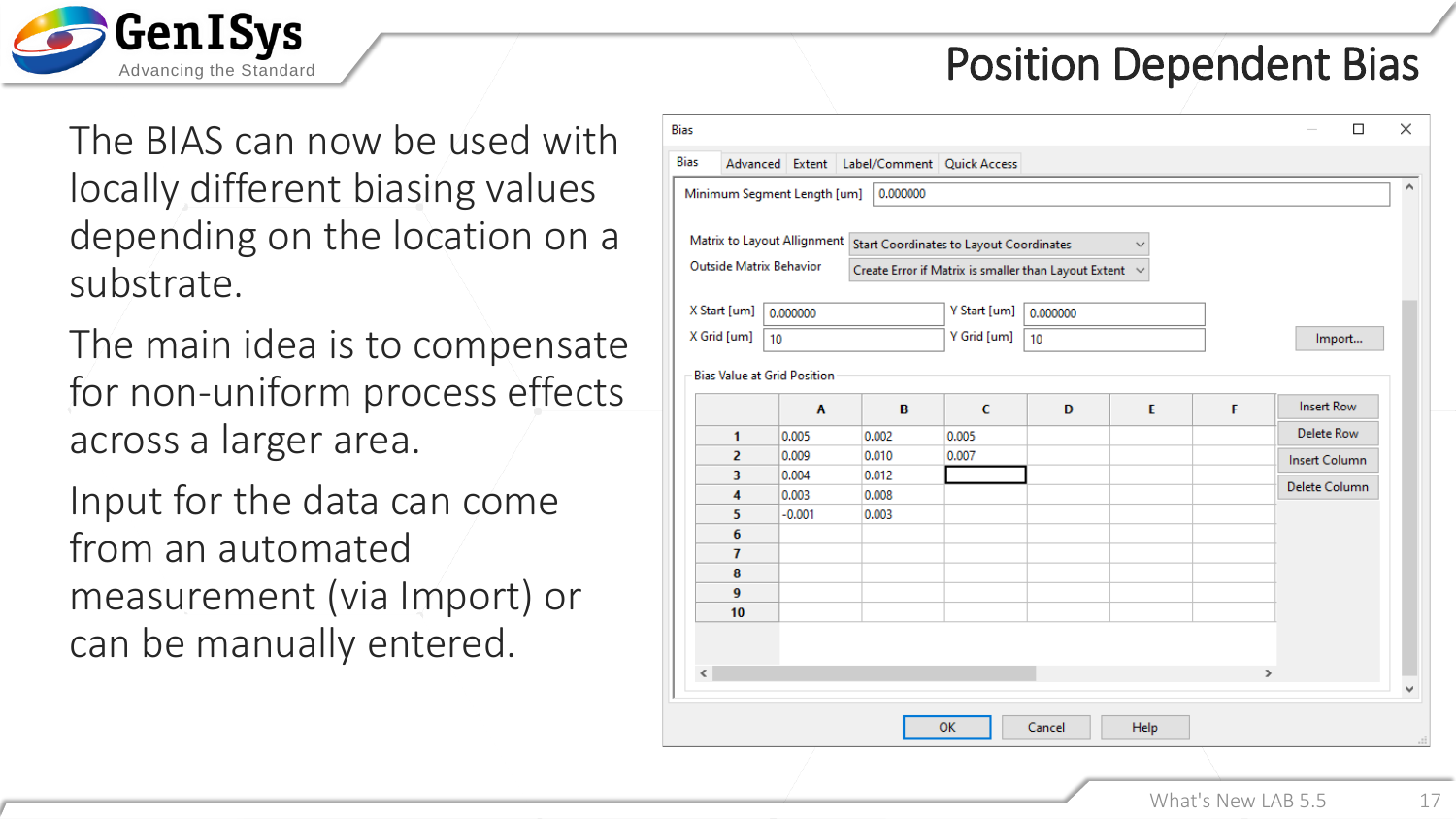

### Loop over Cells

Previously - when working at the cell level of a design to iterate a process on these cells in a Loop it was necessary to know each cell name and then basically either enter these call names manually or store them in an external file and then load them.

Now –one can automatically populate the variable table with all the cells occurring in a design.

Clicking on the "Generate Values" when a pattern is attached will generate a list of all cells. The feature works hand in hand with the "Iterate" option of loop processing on the Advanced tab.

| Loop                          |                        |    |                            |                  |      | п | × |
|-------------------------------|------------------------|----|----------------------------|------------------|------|---|---|
| <b>Variables</b>              | Advanced Label/Comment |    |                            |                  |      |   |   |
| Loop Mode                     |                        |    |                            |                  |      |   |   |
| ◉ Generic loop                |                        |    | $\bigcirc$ Loop over layer | ○ Loop over Cell |      |   |   |
| Variable Table                |                        |    |                            |                  |      |   |   |
| √ %VarName%                   |                        |    | %VarName.alias%            |                  |      |   |   |
|                               | ☑ ASC_BOND_LOW_RIGHT   |    |                            |                  |      |   |   |
|                               | ☑ ASC_BOND_M2_NAME     |    |                            |                  |      |   |   |
|                               | ☑ ASC_BOND_UP_LEFT     |    |                            |                  |      |   |   |
|                               | GF4_BOND_MARKS         |    |                            |                  |      |   |   |
| $\boxed{\triangle}$ L1_AD0_76 |                        |    |                            |                  |      |   |   |
| $\boxed{\circ}$ L1_AD0_80     |                        |    |                            |                  |      |   |   |
| $\boxed{\circ}$ L1_AD0_86     |                        |    |                            |                  |      |   |   |
| ⊡ L1_AD1_76                   |                        |    |                            |                  |      |   |   |
| ⊡ L1_AD1_80                   |                        |    |                            |                  |      |   |   |
| ⊡L1_AD1_86                    |                        |    |                            |                  |      |   |   |
| <b>⊡L1_AD2_76</b>             |                        |    |                            |                  |      |   |   |
| <b>⊡L1_AD2_86</b>             |                        |    |                            |                  |      |   | ٧ |
| Falus Annual                  |                        |    |                            |                  |      |   |   |
|                               | Insert                 |    | <b>Delete</b>              |                  |      |   |   |
|                               | Generate Values        |    | File List                  |                  |      |   |   |
|                               | Import                 |    | Export                     |                  |      |   |   |
|                               |                        | OK | Cancel                     |                  | Help |   |   |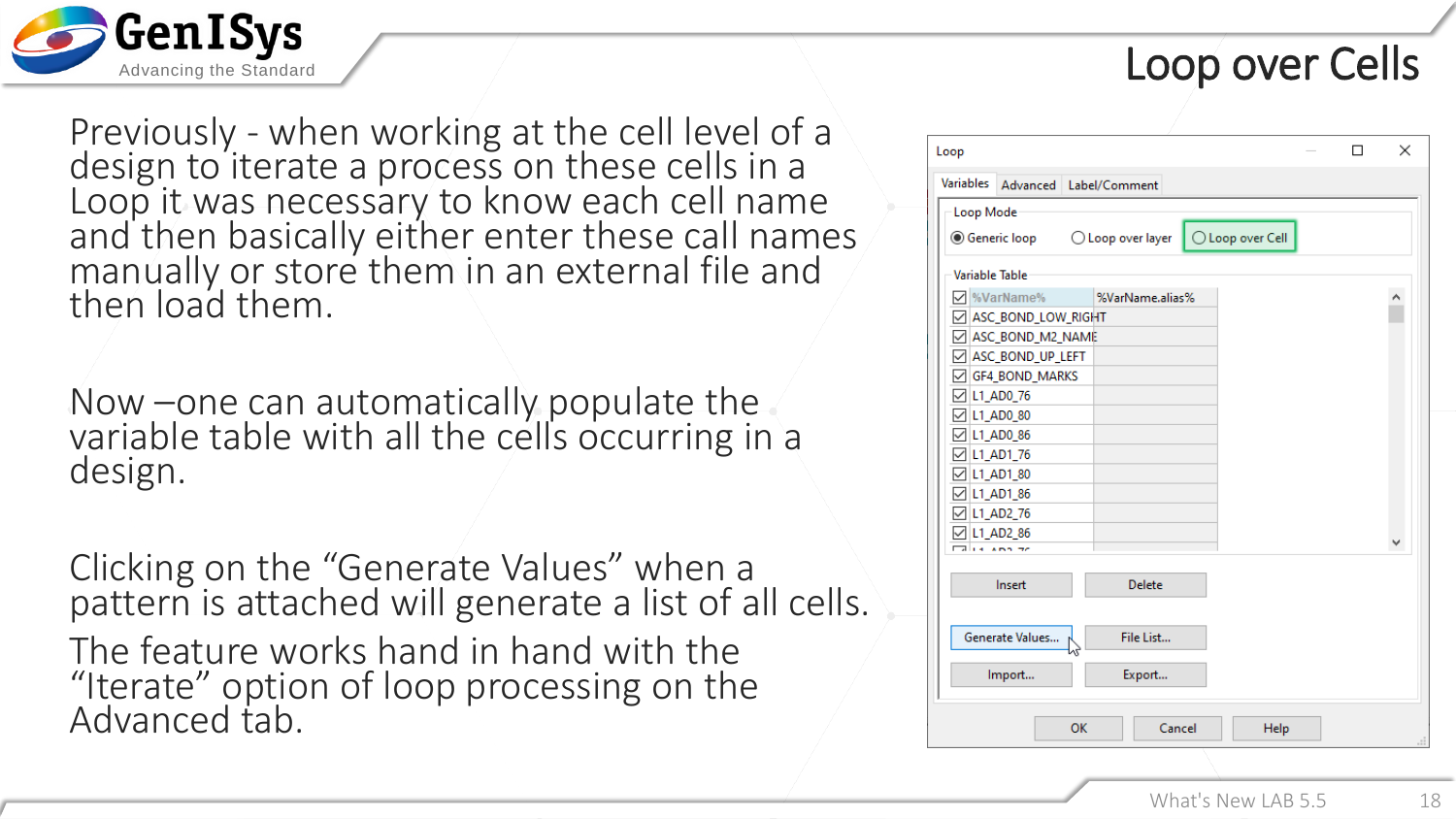

Loop iteration of pattern

Processing a pattern cell-wise requires that the pattern is processed cell-by-cell or cells are skipped and then recombined.

With the new "Iterate pattern" feature the Loop module processes the selected cells only and thus can significantly facilitating the processing of patterns.

| Loop                        |  |                                                                |                   |  |  |  |
|-----------------------------|--|----------------------------------------------------------------|-------------------|--|--|--|
|                             |  | Variables Advanced Label/Comment                               |                   |  |  |  |
| Layout behavior at End Loop |  |                                                                |                   |  |  |  |
|                             |  | $\bigcirc$ Keep only last result $\bigcirc$ Merge loop results | O Iterate Pattern |  |  |  |
|                             |  |                                                                |                   |  |  |  |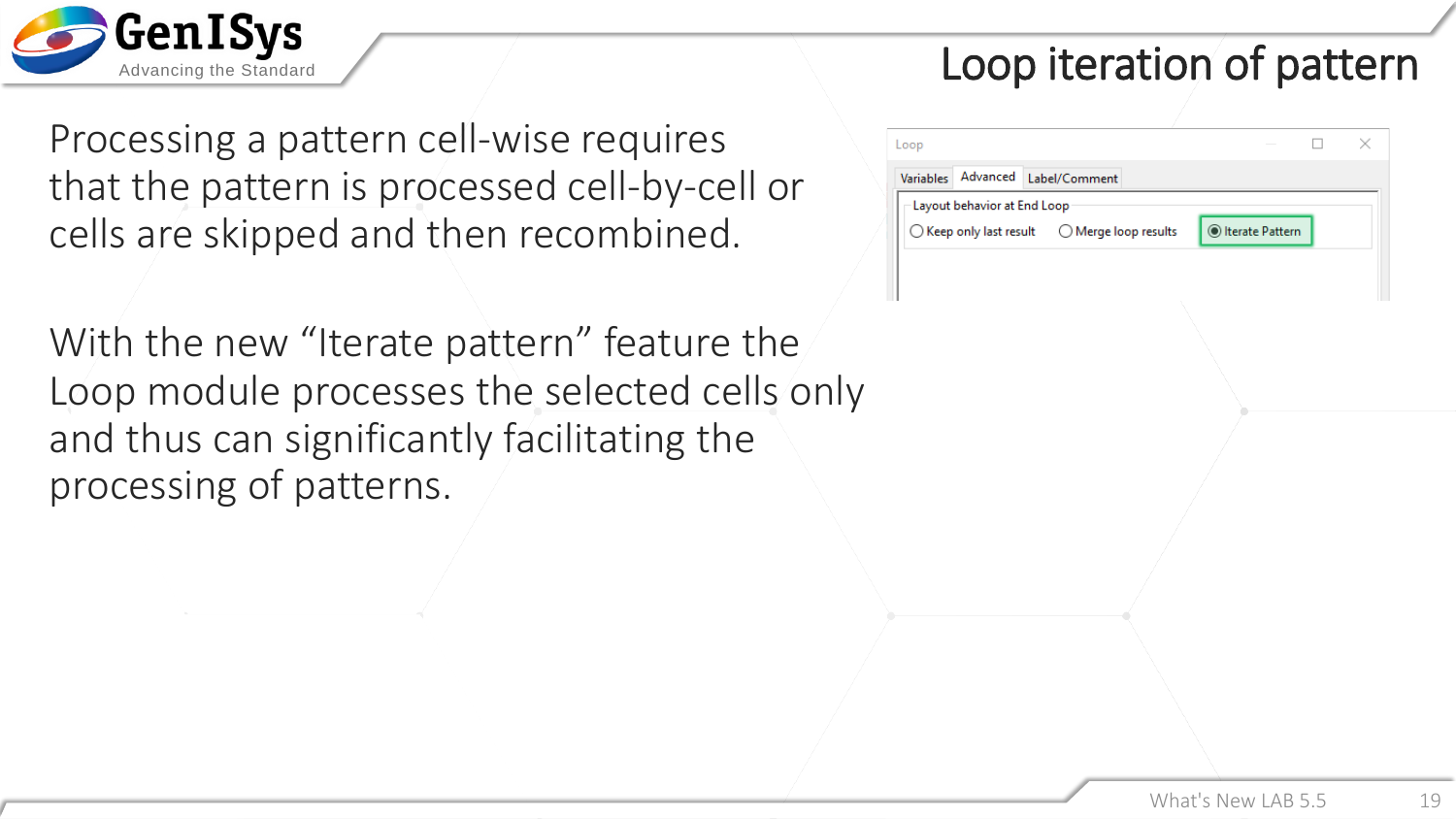

| ш<br>VIEWER - In GDSII - C:\Users\Tan\Desktop\Temp\internal\LAB\LAB5.5\LAI |   |  |  |  |  |  |
|----------------------------------------------------------------------------|---|--|--|--|--|--|
| File<br>View<br>E-Beam<br>Properties<br>Help                               |   |  |  |  |  |  |
| ⋓ ж∄э ख⊻≚<br>48                                                            |   |  |  |  |  |  |
| Doses<br><b>Cell Selection</b><br>Layer<br><b>Tree</b>                     |   |  |  |  |  |  |
| ☑<br>In GDSII - acmos_PEC.gds (C:\Users\Tan\Desktop\Temp\internal\ ^       |   |  |  |  |  |  |
| ⊻<br>0.7570(0)                                                             |   |  |  |  |  |  |
| ☑<br>0.7640(1)                                                             |   |  |  |  |  |  |
| ▽<br>0.7720(2)                                                             |   |  |  |  |  |  |
| ⊽<br>0.7800(3)                                                             |   |  |  |  |  |  |
| ▽<br>0.7880(4)                                                             |   |  |  |  |  |  |
| ☑<br>0.7950(5)<br>▽                                                        |   |  |  |  |  |  |
| 0.8030(6)<br>☑<br>0.8110(7)                                                |   |  |  |  |  |  |
| ☑<br>0.8200(8)                                                             |   |  |  |  |  |  |
| ▽<br>0.8280(9)                                                             |   |  |  |  |  |  |
| €                                                                          | ⋗ |  |  |  |  |  |
|                                                                            |   |  |  |  |  |  |
| Get Limits Automatically                                                   |   |  |  |  |  |  |
| ○ Show Colors in Greyscale                                                 |   |  |  |  |  |  |
|                                                                            |   |  |  |  |  |  |
| Above Upper Limit Color:                                                   |   |  |  |  |  |  |
| 2.0000<br>Upper Limit:                                                     |   |  |  |  |  |  |
|                                                                            |   |  |  |  |  |  |
|                                                                            |   |  |  |  |  |  |
| 0.5000<br>Lower Limit:                                                     |   |  |  |  |  |  |
| <b>Below Lower Limit Color:</b>                                            |   |  |  |  |  |  |
|                                                                            |   |  |  |  |  |  |
| Get Limits from Layout                                                     |   |  |  |  |  |  |



# Greyscale Dose Display

- Color by Dose now allows monochromatic dose scale by selecting the checkbox "Show Colors in Greyscale".
	- Useful for the visualization of greyscale layouts